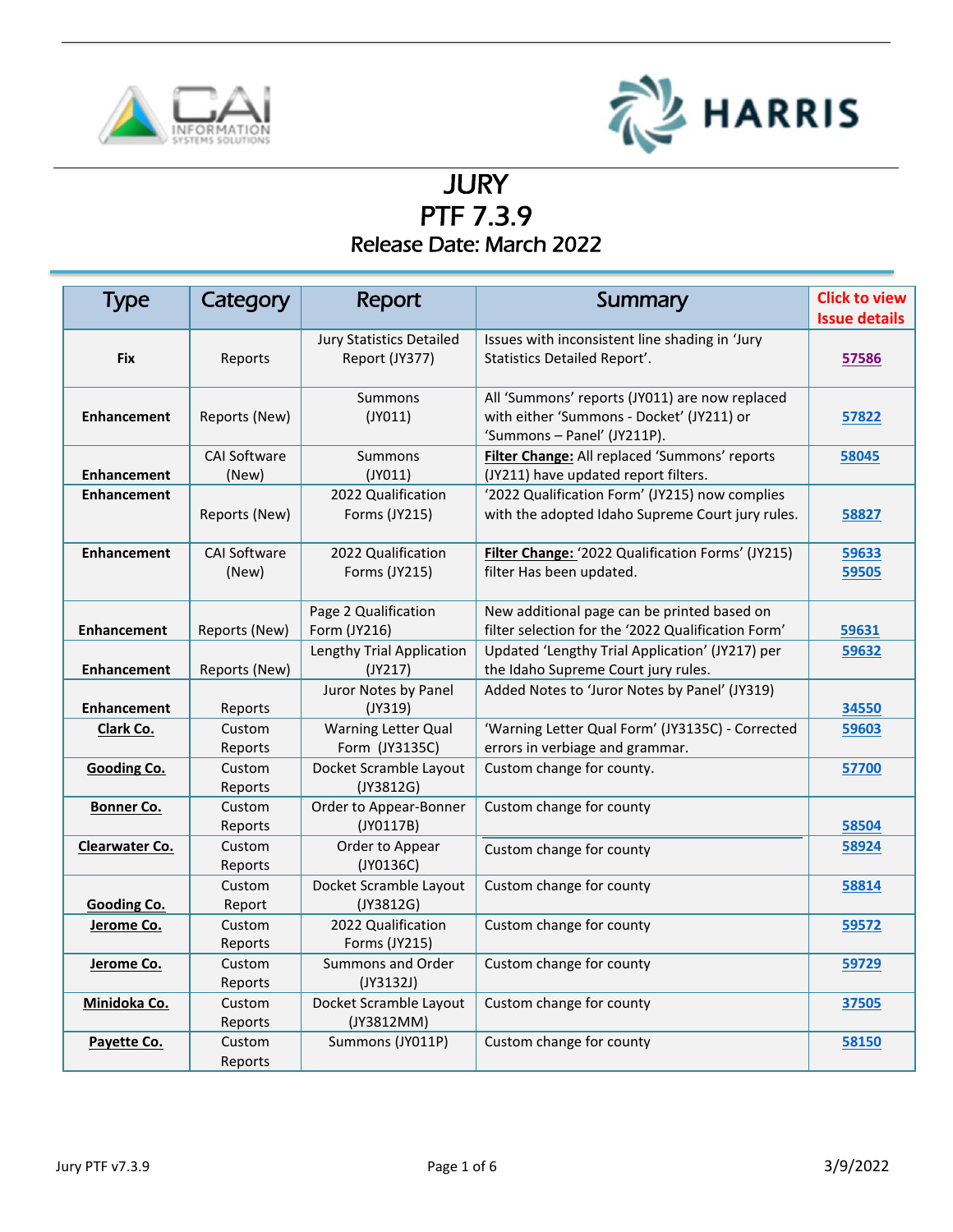### *57586 Fix*

Issues with inconsistent line shading in 'Jury Statistics Detailed Report' (JY377) have been resolved to where the shading alternates on each line as expected.

## <span id="page-1-0"></span>*57822 Enhancement (New Report)*

All 'Summons' reports (JY011) are now replaced with either 'Summons - Docket' (JY211) or 'Summons – Panel' (JY211P), depending on what county you are in. The consolidation of JY011 reports to either JY211 or JY211P was done to make future Summons report updates smoother for all parties involved.

- JY211: Adams, Benewah, Bingham, Blaine, Bonner, Caribou, Clark, Clearwater, Custer, Gooding, Idaho, Jefferson, Latah, Lemhi, Madison, Minidoka, Owyhee
- JY211P: Bonner, Boundary, Gem, Payette, Valley, Washington

<span id="page-1-1"></span>*58045 Enhancement (New Report Filter)*

**Filter Change:** 'Summons - Docket' (JY211) and 'Summons – Panel' (JY211P), which have replaced all 'Summons' reports (JY011), have updated report filters. By using the default filter settings, these new reports will run exactly as JY011 reports.

JY211 filter additions: 'Sort By' Numeric or Alpha, 'Enter a number of full days trial is scheduled for', and 'Enter the date and time juror should call'.

JY211P filter additions: 'Call in date', can run report to include all jurors or jurors by status (All Jurors, Qualified, No Response, Disqualified, Postponed), 'Select Pages to Print' and 'Enter Date of Orientation Meeting'.

| $\mathbf x$<br>Default Filter For: SUMMONS - DOCKET                                                            | x<br>Default Filter For: SUMMONS - PANEL                                                        |
|----------------------------------------------------------------------------------------------------------------|-------------------------------------------------------------------------------------------------|
| Select Different Year<br>0K<br>Panel Year<br>2021<br>$\mathbf{F}_{\mathbf{B}}$<br>Cancel                       | Select Different Year<br>OK.<br>Panel Year<br>2021<br>$\mathbb{F}_p$<br>Cancel                  |
| Select a Panel<br>Panel #<br>0<br>ł                                                                            | Select a Panel<br>Panel #<br>10.<br>图                                                           |
| Select a Docket<br>Docket Control # 0<br>$\Box$                                                                | Select Reporting # Range<br>To Reporting # $\boxed{0}$                                          |
| Sort By<br>Select Reporting # Range                                                                            | From Reporting #                                                                                |
| <b>C</b> Numeric<br>To Reporting # $\boxed{0}$<br>From Reporting # T<br>Alpha                                  | <b>Select Pages to Print</b><br><b>C</b> All Jurors<br>Call In Date 0/0/0000<br>C 1st Page Only |
| Select<br>C All Jurors                                                                                         | <b>Qualified</b><br>C 2nd Page Only<br>C No Response                                            |
| G Jury<br>C Grand Jury<br>$\subseteq$ Eligible<br>JY211                                                        | C Both Pages<br><b>C</b> Disqualified<br>C Postponed                                            |
| Select Address to Display   C Street C Mailing                                                                 | Select Address to Display   C Street @ Mailing                                                  |
| Enter a number of full days trial is scheduled for.                                                            | Enter Date of Orientation Meeting                                                               |
| # of Days $\boxed{0}$                                                                                          | JY211P                                                                                          |
| Enter the date and time juror should call.<br>Date Mailed 0/0/0000<br>0/0/0000<br>Time 12:00 am<br><b>Date</b> | <b>Orientation Meeting Date</b><br>0/0/0000<br>Orientation Meeting Time<br>$12:00$ am           |
| Do you wish to write a note to the notes file stating that the summons was printed? $\Box$                     | Do you wish to write a note to the notes file stating that the summons was printed? $\Box$      |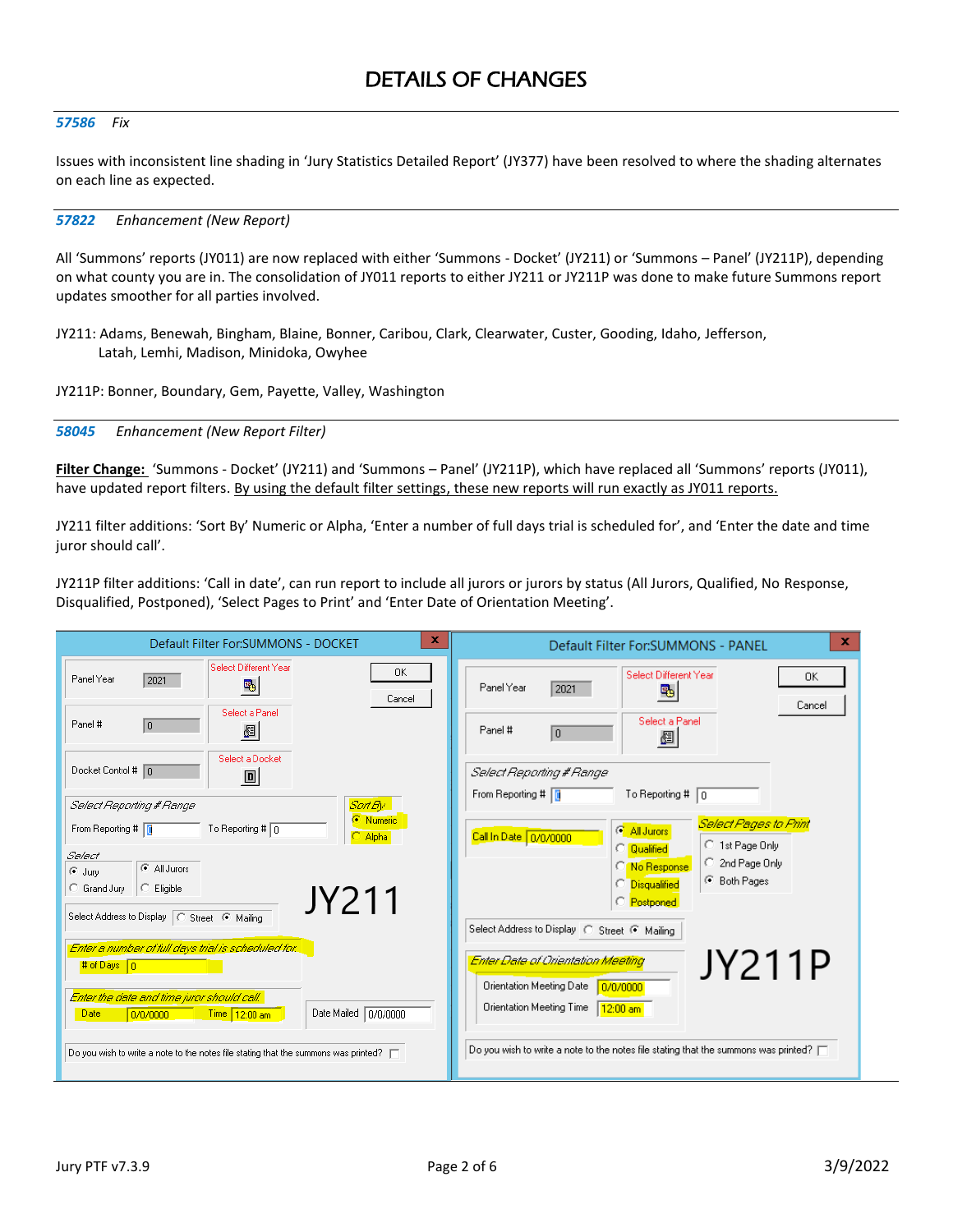## <span id="page-2-0"></span>*58827 Enhancement (New Report)*

'2022 Qualification Form' (JY215) was created to match the adopted Idaho Supreme Court jury rules.

## <span id="page-2-1"></span>*59633 Enhancement (New Report Filter)*

**Filter Change:** '2022 Qualification Forms' (JY215) filter has been updated with the following changes: **Changed** the verbiage from 'Do you wish to exclude the Questionnaire Form on the 2nd page?' to 'Do you wish to exclude part two from the Questionnaire Form?'. **Removed** 'Do you wish to exclude the following question below from the form?' and 'If you have served or attended court for jury services in the past 24 months, do you wish to be excused from jury service during this term?'. **Added** the option to choose between displaying the street or mailing address.

## <span id="page-2-2"></span>*59505 Enhancement (New Report Filter)*

**Filter Change:** '2022 Qualification Forms' (JY215) filter to give users the option to choose between displaying the terms of service in months or a date range. Example: if the date range of the term is 1/1/2020 - 4/26/2021, you can choose to have the report display the 'Date Range', which would result in "1/1/2020 - 4/26/2021" being displayed. Similarly, you can choose to have the report display 'Months', which would result in "Sixteen Months" being displayed.

| Default Filter For:2022 QUALIFICATION FORMS                                                | x            |
|--------------------------------------------------------------------------------------------|--------------|
| Select Different Year<br>Panel Year<br>2021<br>卧                                           | 0K<br>Cancel |
| Select a Panel<br>Panel #<br>$\overline{0}$<br>图                                           | Help         |
| Select Reporting # Range                                                                   |              |
| To Reporting # $\boxed{0}$<br>From Reporting #                                             |              |
| Postponed<br>$\bullet$<br>Sort by Zip Code  <br>No Response<br>All Jurors                  |              |
| Select Address to Display C Street C Mailing Select Terms to Display C Months C Date Range |              |
| Do you wish to exclude part two from the Questionnaire Form? $\Box$                        |              |
| г<br>Do you wish to exclude the Question to Donate Jury Fees?                              |              |
| Specify Where To Donate Fees: (Optional)                                                   |              |
| Donate To                                                                                  |              |
|                                                                                            |              |
| Do you wish to write a note to the notes file stating that the form was printed? $\Box$    |              |
|                                                                                            |              |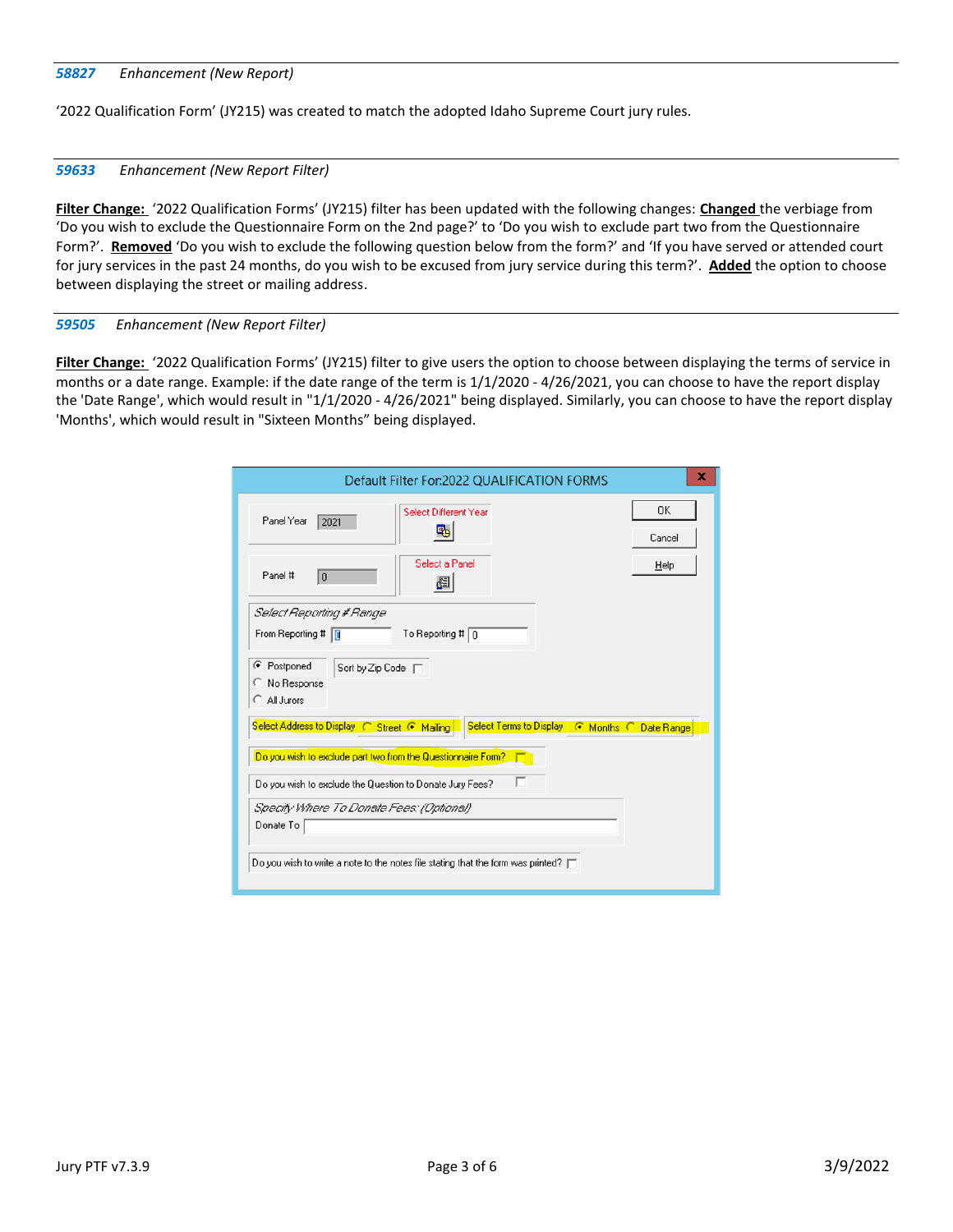| DATE OF THIS SELECTION: 04/26/2021 REPORTING NO: 41<br>PANEL YEAR: 2021<br>PANEL NO: 1<br><b>WHEEL NO: 15268</b>                                                                                                                                                                                                                                                                                                                                                      | <b>JUROR QUALIFICATION FORM</b><br><b>COMPLETE AND RETURN THIS FORM WITHIN 10</b> | DATE OF THIS SELECTION: 04/26/2021 REPORTING NO: 41<br>PANEL YEAR: 2021<br>PANEL NO: 1<br><b>WHEEL NO: 15268</b>                                                                                                                                                                                                                                                                                                                                                                                        | <b>JUROR QUALIFICATION FORM</b><br><b>COMPLETE AND RETURN THIS FORM WITHIN 10</b> |
|-----------------------------------------------------------------------------------------------------------------------------------------------------------------------------------------------------------------------------------------------------------------------------------------------------------------------------------------------------------------------------------------------------------------------------------------------------------------------|-----------------------------------------------------------------------------------|---------------------------------------------------------------------------------------------------------------------------------------------------------------------------------------------------------------------------------------------------------------------------------------------------------------------------------------------------------------------------------------------------------------------------------------------------------------------------------------------------------|-----------------------------------------------------------------------------------|
|                                                                                                                                                                                                                                                                                                                                                                                                                                                                       | DAYS FROM THE DATE THIS FORM WAS MAILED                                           |                                                                                                                                                                                                                                                                                                                                                                                                                                                                                                         | DAYS FROM THE DATE THIS FORM WAS MAILED                                           |
| THIS IS NOT A SUMMONS FOR JURY DUTY, BUTA<br>NOTE > > QUESTIONNAIRE TO DETERMINE WHETHER YOU WILL<br>BE SUBJECT TO CALL FOR FUTURE JURY DUTY.                                                                                                                                                                                                                                                                                                                         | TO THE CLERK OF THE DISTRICT COURT<br>FOR CLERK'S USE ONLY                        | THIS IS NOT A SUMMONS FOR JURY DUTY. BUTA<br>NOTE > > QUESTIONNAIRE TO DETERMINE WHETHER YOU WILL<br>BE SUBJECT TO CALL FOR FUTURE JURY DUTY.                                                                                                                                                                                                                                                                                                                                                           | TO THE CLERK OF THE DISTRICT COURT.<br>FOR CLERK'S USE ONLY                       |
| If you have any questions contact the Jury Commissioner's<br>Office at the state of the state of                                                                                                                                                                                                                                                                                                                                                                      |                                                                                   | If you have any questions contact the Jury Commissioner's<br>Office at 1997 The new                                                                                                                                                                                                                                                                                                                                                                                                                     |                                                                                   |
|                                                                                                                                                                                                                                                                                                                                                                                                                                                                       |                                                                                   |                                                                                                                                                                                                                                                                                                                                                                                                                                                                                                         | MAKE NAME AND/OR ADDRESS CORRECTIONS IN THIS AREA.                                |
|                                                                                                                                                                                                                                                                                                                                                                                                                                                                       | MAKE NAME AND/OR ADDRESS CORRECTIONS IN THIS AREA                                 |                                                                                                                                                                                                                                                                                                                                                                                                                                                                                                         |                                                                                   |
| <b>Publication Control</b><br><b>Contract Contract</b>                                                                                                                                                                                                                                                                                                                                                                                                                |                                                                                   | -------------<br><b>Contract of the American</b>                                                                                                                                                                                                                                                                                                                                                                                                                                                        |                                                                                   |
|                                                                                                                                                                                                                                                                                                                                                                                                                                                                       |                                                                                   |                                                                                                                                                                                                                                                                                                                                                                                                                                                                                                         |                                                                                   |
|                                                                                                                                                                                                                                                                                                                                                                                                                                                                       |                                                                                   | I would like to receive Jury notification via: $\Box$ Text $\Box$ Email Email Address<br>Cell Phone Number _______________________________W ireless Service Provider                                                                                                                                                                                                                                                                                                                                    |                                                                                   |
|                                                                                                                                                                                                                                                                                                                                                                                                                                                                       |                                                                                   |                                                                                                                                                                                                                                                                                                                                                                                                                                                                                                         |                                                                                   |
| JUROR OUALIFICATION OUE STIONNAIRE                                                                                                                                                                                                                                                                                                                                                                                                                                    |                                                                                   | <b>JUROR QUALIFICATION QUESTIONNAIRE</b>                                                                                                                                                                                                                                                                                                                                                                                                                                                                |                                                                                   |
| Source: MAPE AND STATE AND ARRESTS                                                                                                                                                                                                                                                                                                                                                                                                                                    |                                                                                   | Donald ELOC (1997)                                                                                                                                                                                                                                                                                                                                                                                                                                                                                      |                                                                                   |
| <b>Committee of the committee of the committee</b>                                                                                                                                                                                                                                                                                                                                                                                                                    |                                                                                   | Statements and the control of the control                                                                                                                                                                                                                                                                                                                                                                                                                                                               |                                                                                   |
| Term of Service 1/1/2020 - 4/26/2021                                                                                                                                                                                                                                                                                                                                                                                                                                  |                                                                                   | Term of Service Sixteen Months                                                                                                                                                                                                                                                                                                                                                                                                                                                                          |                                                                                   |
| YOU MUST COMPLETE, SIGN, AND RETURN THIS QUE STIONNAIRE WITHIN 10 DAYS FROM<br>THE DATE THIS FORM WAS MAILED. PLEASE RETURN THIS FORM IN THE ENVELOPE<br>PROVIDED, OR SUBMIT IT ELECTRONICALLY (THE JURY COMMISSIONER'S EMAIL<br>ADDRESSIS AND THE TABLE TO DELL'S AND AN BE REQUIRED TO COMPLETE OTHER JURY<br>QUESTIONNAIRES IN THE FUTURE.                                                                                                                         |                                                                                   | YOU MUST COMPLETE, SIGN, AND RETURN THIS QUE STIONNAIRE WITHIN 10 DAYS FROM<br>THE DATE THIS FORM WAS MAILED. PLEASE RETURN THIS FORM IN THE ENVELOPE<br>PROVIDED, OR SUBMIT IT ELECTRONICALLY (THE JURY COMMISSIONER'S EMAIL<br>ADDRESSIS FIGHT DESCRIPTION OF A LIGHT OF A LIGHT OF A LIGHT OF A LIGHT OF A LIGHT OF A LIGHT OF A LIGHT OF A LIGHT OF A LIGHT OF A LIGHT OF A LIGHT OF A LIGHT OF A LIGHT OF A LIGHT OF A LIGHT OF A LIGHT OF A LIGHT OF A LI<br><b>OUESTIONNATRES IN THE FUTURE.</b> |                                                                                   |
| A REQUEST TO BE EXCUSED FROM JURY SERVICE CAN BE MADE IN THIS QUESTIONNAIRE.                                                                                                                                                                                                                                                                                                                                                                                          |                                                                                   | A REQUEST TO BE EXCUSED FROM JURY SERVICE CAN BE MADE IN THIS QUESTIONNAIRE.                                                                                                                                                                                                                                                                                                                                                                                                                            |                                                                                   |
| In accordance with Idaho Law, you have been randomly selected for jury duty in County. Your<br>participation is vital and your contribution to this important process is appreciated.                                                                                                                                                                                                                                                                                 |                                                                                   | In accordance with Idaho Law, you have been randomly selected for jury duty in $\pm$ $\pm$ $\pm$ County. Your<br>participation is vital and vour contribution to this important process is appreciated.                                                                                                                                                                                                                                                                                                 |                                                                                   |
| Note: Idaho law provides that any prospective juror who fails to return this completed qualification questionnaire<br>form as instructed shall be directed to appear before the derk or the jury commissioner to complete the<br>qualification questionnaire form A prospective juror who fails to appear as directed shall be ordered by the Court<br>to appear and show cause for his failure to appear as directed, and you may also be held in contempt of Court. |                                                                                   | Note: Idaho law provides that any prospective juror who fails to return this completed qualification questionnaire<br>form as instructed shall be directed to appear before the derk or the jury commissioner to complete the<br>qualification questionnaire form A prospective juror who fails to appear as directed shall be ordered by the Court<br>to appear and show cause for his failure to appear as directed, and you may also be held in contempt of Court.                                   |                                                                                   |
| Any person who will fully misrepresents a material fact on this qualification questionnaire for the purpose of<br>avoiding or securing service as a juror is guilty of a misdemeanor.                                                                                                                                                                                                                                                                                 |                                                                                   | Any person who will fully misrepresents a material fact on this qualification questionnaire for the purpose of<br>avoiding or securing service as a juror is guilty of a misdemeanor.                                                                                                                                                                                                                                                                                                                   |                                                                                   |
| Name: Name: 2008. The contract of the contract of the contract of the contract of the contract of the contract of the contract of the contract of the contract of the contract of the contract of the contract of the contract                                                                                                                                                                                                                                        |                                                                                   | Name: Name: 2008. [2013] And The Contract of the Contract of the Contract of the Contract of the Contract of the Contract of the Contract of the Contract of the Contract of the Contract of the Contract of the Contract of t                                                                                                                                                                                                                                                                          |                                                                                   |
| Age:                                                                                                                                                                                                                                                                                                                                                                                                                                                                  |                                                                                   | Acet                                                                                                                                                                                                                                                                                                                                                                                                                                                                                                    |                                                                                   |

## <span id="page-3-0"></span>*59631 Enhancement (New Report)*

The Idaho Supreme Court updated the jury rules splitting the additional qualification form. 'Page 2 Qualification Form' (JY216), which was created in conjunction with '2022 Qualification Form' (JY215), gives users the option to print the additional qualification form when needed. The additional page can be printed based on filter selection for the '2022 Qualification Form' (JY215).

| Default Filter For:2022 QUALIFICATION FORMS                                                       | ×            |  |  |
|---------------------------------------------------------------------------------------------------|--------------|--|--|
| Select Different Year<br>Panel Year<br>2021<br>畢                                                  | 0K<br>Cancel |  |  |
| Select a Panel<br>Panel #<br>$\overline{0}$<br>眉                                                  | Help         |  |  |
| Select Reporting # Range<br>To Reporting # $\boxed{0}$<br>From Reporting # T                      |              |  |  |
| Postponed<br>œ<br>Sort by Zip Code<br>C No Response<br>C All Jurors                               |              |  |  |
| Select Address to Display   C Street ( Mailing<br>Select Terms to Display   C Months   Date Range |              |  |  |
| Do you wish to exclude part two from the Questionnaire Form?<br>┍                                 |              |  |  |
| Do you wish to exclude the Question to Donate Jury Fees?                                          |              |  |  |
| Specify Where To Donate Fees: (Optional)<br>Donate To                                             |              |  |  |
| Do you wish to write a note to the notes file stating that the form was printed? $\Box$           |              |  |  |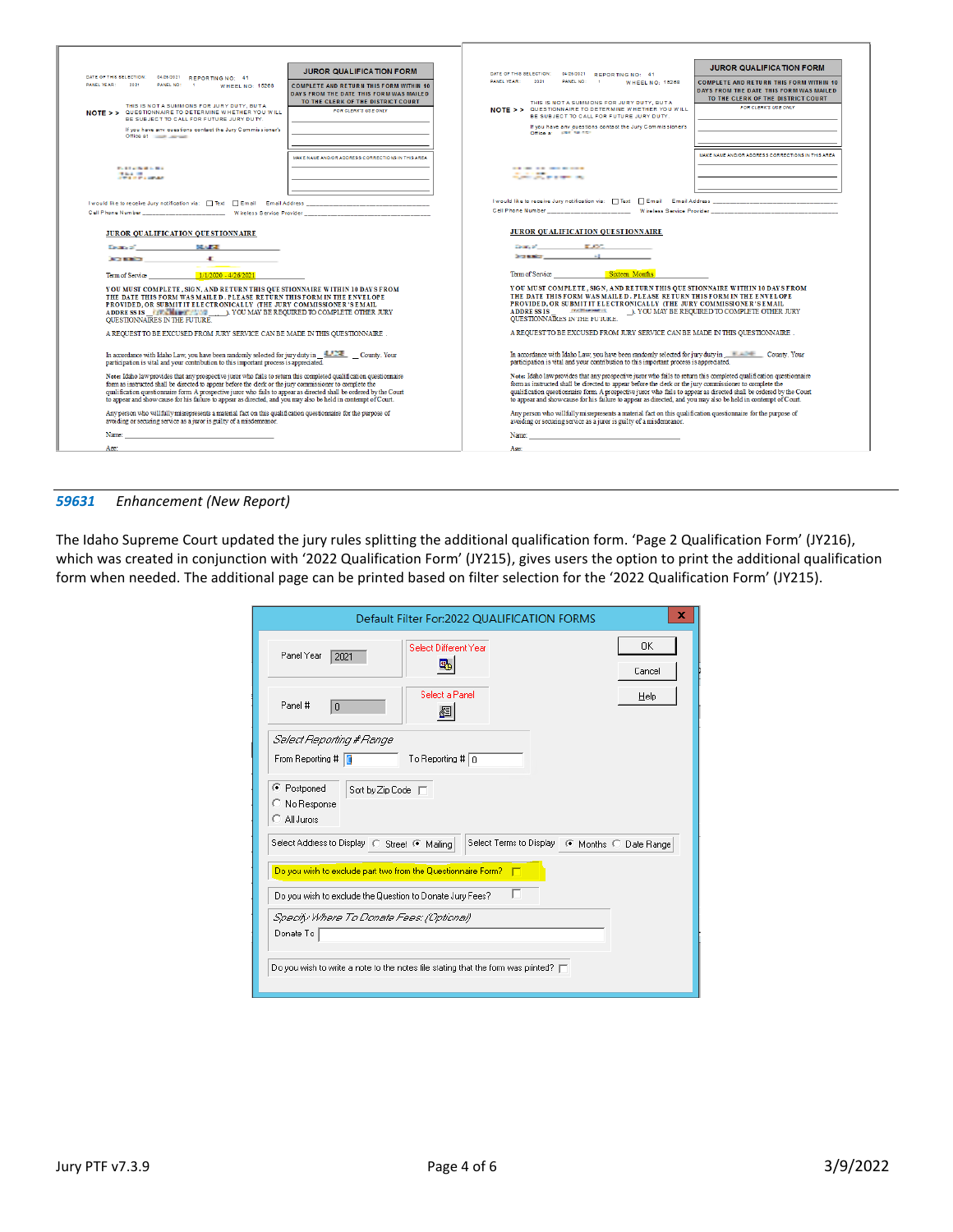## <span id="page-4-0"></span>*59632 Enhancement (New Report)*

Created a new report 'Lengthy Trial Application' (JY217) to comply with the Idaho Supreme Court. All information will need to be entered manually other than the information in the first and last sentences of the report. These spots that get populated by the program are shown by the highlighted areas in images below.

| <b>Application for Lengthy Trial Juror Compensation Reimbursement</b>                                                                                                                                                                                                                                                                             |                                                                                                                                                                                                                                                                                                                                                                                                         |
|---------------------------------------------------------------------------------------------------------------------------------------------------------------------------------------------------------------------------------------------------------------------------------------------------------------------------------------------------|---------------------------------------------------------------------------------------------------------------------------------------------------------------------------------------------------------------------------------------------------------------------------------------------------------------------------------------------------------------------------------------------------------|
| 1. The Board of Commissioners for the County of <b>Commission</b> hereby requests reimbursement<br>pursuant to section 2-222, Idaho Code, and Idaho Court Administrative Rule 66, for lengthy trial juror<br>compensation paid pursuant to section 2-215(3), Idaho Code.                                                                          | The county requests $$$<br>in net reimbursement pursuant to section 2-222, Idaho Code<br>for compensation paid to jurors pursuant to 2-215(3), Idaho Code, for this case.                                                                                                                                                                                                                               |
| 2. This application seeks reimbursement for lengthy trial juror compensation paid during the county fiscal<br>year of October 1, 20 through September 30, 20                                                                                                                                                                                      | Case name:                                                                                                                                                                                                                                                                                                                                                                                              |
| 3. During the aforementioned county fiscal year, our county had cases for which the county<br>compensated jurors pursuant to section 2-215(3), Idaho Code, and the total amount of all lengthy trial                                                                                                                                              | Case number:                                                                                                                                                                                                                                                                                                                                                                                            |
| juror compensation the county paid pursuant to section 2-215(3), Idaho Code, was \$                                                                                                                                                                                                                                                               | Presiding Judge:                                                                                                                                                                                                                                                                                                                                                                                        |
| 4. This Application requests total net reimbursement pursuant to section 2-222. Idaho Code, of<br>\$ The specific information regarding each case for which our county paid lengthy<br>trial juror compensation, per section 2-215(3), Idaho Code, during this time period, is as follows:                                                        | Number of jurors required to attend court more than five (5) days for this trial:                                                                                                                                                                                                                                                                                                                       |
| Case name:                                                                                                                                                                                                                                                                                                                                        | All dates of attendance at court by the jurors (if any juror(s) attended court fewer days than the other<br>jurors, please explain):                                                                                                                                                                                                                                                                    |
| Case number:                                                                                                                                                                                                                                                                                                                                      | The county compensated the above-referenced jurors fifty dollars (\$50) for each day's required                                                                                                                                                                                                                                                                                                         |
| Presiding Judge:                                                                                                                                                                                                                                                                                                                                  | attendance at court that exceeded five $(5)$ days for one $(1)$ trial, as required by section 2-215 $(3)$ . Idaho<br>Code, and the total compensation paid to jurors, pursuant to section 2-215(3). Idaho Code, for this case,                                                                                                                                                                          |
| Number of jurors required to attend court more than five (5) days for this trial:                                                                                                                                                                                                                                                                 | was: $\frac{1}{2}$ $\frac{1}{2}$ $\frac{1}{2}$ $\frac{1}{2}$ $\frac{1}{2}$ $\frac{1}{2}$ $\frac{1}{2}$ $\frac{1}{2}$ $\frac{1}{2}$ $\frac{1}{2}$ $\frac{1}{2}$ $\frac{1}{2}$ $\frac{1}{2}$ $\frac{1}{2}$ $\frac{1}{2}$ $\frac{1}{2}$ $\frac{1}{2}$ $\frac{1}{2}$ $\frac{1}{2}$ $\frac{1}{2}$ $\frac{1}{2}$ $\frac{1}{$                                                                                  |
| All dates of attendance at court by the jurors (if any juror(s) attended court fewer days than the other<br>jurors, please explain):                                                                                                                                                                                                              | The county requests \$ in net reimbursement pursuant to section 2-222, Idaho Code<br>for compensation paid to jurors pursuant to 2-215(3). Idaho Code, for this case.                                                                                                                                                                                                                                   |
| The county compensated the above-referenced jurors fifty dollars (\$50) for each day's required<br>attendance at court that exceeded five (5) days for one (1) trial, as required by section 2-215(3), Idaho<br>Code, and the total compensation paid to jurors, pursuant to section 2-215(3), Idaho Code, for this case,<br>$was \, \texttt{\$}$ | * Include the necessary information for any addiditional cases for which you are requesting<br>reimbursement on a separate sheet and attach it to this Application. On this<br>20 Research of Commissioners of <b>Commissioners</b> of <b>County</b> , hereby certify the truth<br>and accuracy of all information contained in this Application for Lengthy Trial Juror Compensation<br>Reimbursement: |
| in net reimbursement pursuant to section 2-222, Idaho Code<br>The county requests \$<br>for compensation paid to jurors pursuant to 2-215(3). Idaho Code, for this case.                                                                                                                                                                          |                                                                                                                                                                                                                                                                                                                                                                                                         |
| Case name:                                                                                                                                                                                                                                                                                                                                        | Presiding Commissioner                                                                                                                                                                                                                                                                                                                                                                                  |
| Case number:                                                                                                                                                                                                                                                                                                                                      | Commissioner                                                                                                                                                                                                                                                                                                                                                                                            |
| Presiding Judge:                                                                                                                                                                                                                                                                                                                                  |                                                                                                                                                                                                                                                                                                                                                                                                         |
| Number of jurors required to attend court more than five (5) days for this trial:                                                                                                                                                                                                                                                                 |                                                                                                                                                                                                                                                                                                                                                                                                         |
|                                                                                                                                                                                                                                                                                                                                                   |                                                                                                                                                                                                                                                                                                                                                                                                         |

### <span id="page-4-1"></span>*34550 Enhancement*

'Juror Notes by Panel' (JY319) report allows users to print a list of juror's notes for all jurors, qualified jurors, disqualified jurors, or postponed jurors based on the filter option you choose.

| x<br>Default Filter For: JUROR NOTES BY PANEL |                       |        |  |
|-----------------------------------------------|-----------------------|--------|--|
| Panel Year 2021                               | Select Different Year | 0K.    |  |
|                                               |                       | Cancel |  |
| Panel #<br>$\overline{0}$                     | Select a Panel<br>Æ   | Help   |  |
| Select<br>Select Report:                      |                       |        |  |
| ⊕ Alpha                                       | ি All Jurors          |        |  |
| C Numeric                                     | Qualified             |        |  |
| C As Selected                                 | Disqualified          |        |  |
|                                               | Postponed             |        |  |